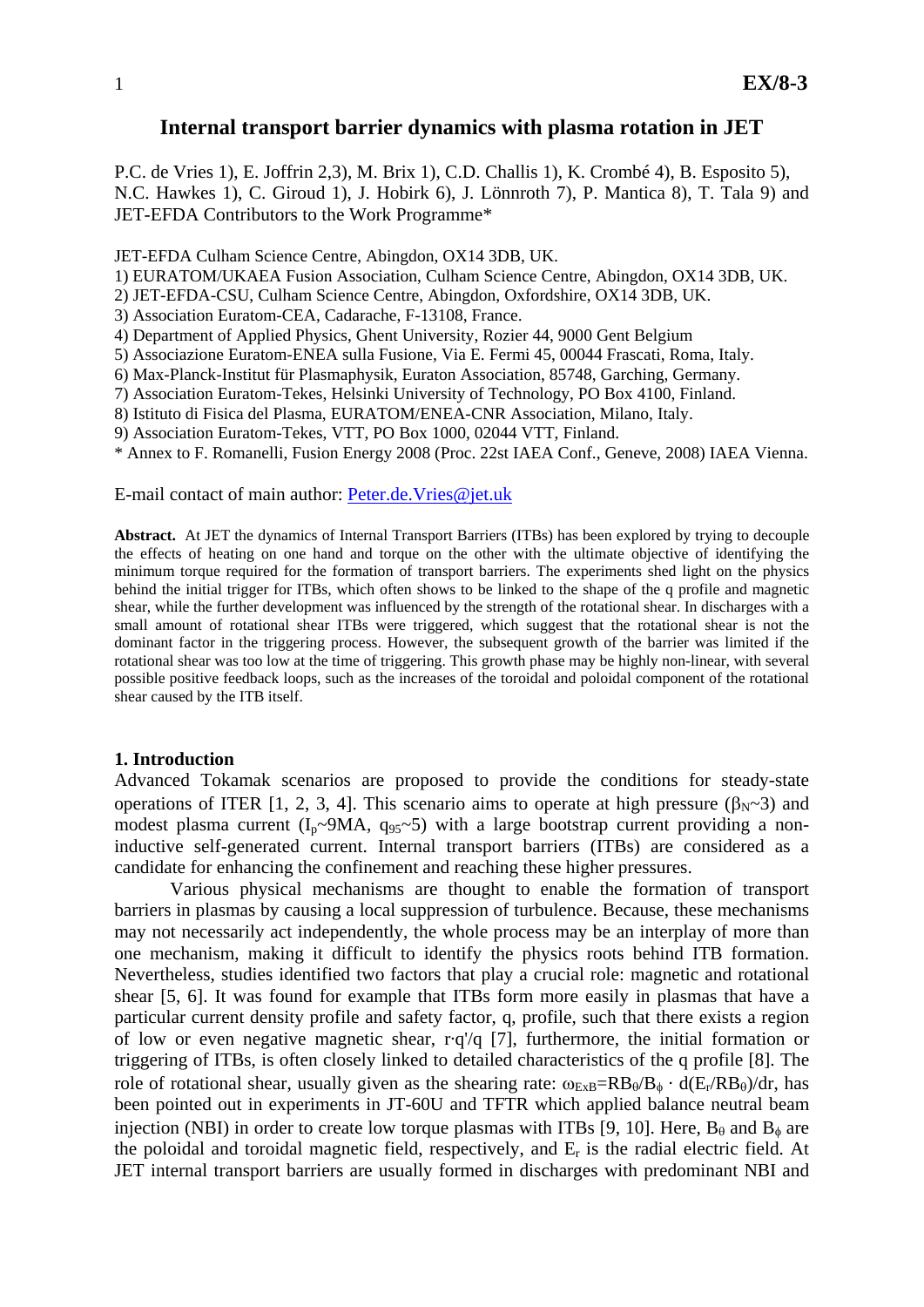this system provides a large toroidal torque and consequently a large rotational shear. Studies have shown the effect of rotational shear on ITBs in JET discharges with small but positive magnetic shear [11]. Experiments to produce ITBs with low torque have been performed previously by simply increasing the fraction of Ion Cyclotron Resonance Heating (ICRH). However, the variety of differences between the NBI and ICRH, such as the power deposition profiles, ion and electron heating fraction or current drive characteristics, adds to the difficulty in interpreting the experimental results [12].

In next step devices such as ITER the rotational shear induced by the NBI is not expected to be as high as in the present devices. In this context, the understanding of the ITB dynamics has been explored at JET by trying to decouple the effects of heating on one hand and torque on the other with the ultimate objective of identifying the minimum rotational shear required for the formation and development of broad ITB as required for the steady state scenario. Decoupling these two effects should also assist in separating the physics of the initial triggering of the barrier and its further development.

JET has developed several original experiments to study these aspects. First of all, JET has the unique ability to modify the amplitude of the toroidal magnetic field ripple. The toroidal field (TF) ripple has been shown to affect the toroidal rotation [13] and tuning the ripple may alter the shape of the rotation profile. In a second set of experiments, a specific ICRH heating scheme has been used, which couples to  ${}^{3}$ He minority, providing ion heating close to the plasma centre with no excitation of H minority or D majority species. The toroidal momentum deposited in the plasma can be changed by varying the mixture of ICRH and NBI heating whilst keeping the total power to the ions and ion heat flux constant [14]. Both experiments enabled studies on the effect of rotational shear on transport barriers. The first part of this paper, section 2, will concentrate on the details of the TF ripple experiments with ITBs [15]. These observations will be compared with those obtained in the predominant ICRH heated plasmas in section 3. The focus is on ion barriers formed in plasmas with reversed central magnetic shear. Section 4 deals with the growth phase of the transport barriers in both experiments and the role played by toroidal and also poloidal rotational shear on this process, after which the conclusions will be summarized in the last section.

#### **2. Experiments using TF ripple**

Standard operations at JET are carried out with a set of 32 toroidal field coils, all carrying equal current. At JET it is possible to vary the toroidal field ripple amplitude by independently powering the 16 odd and 16 even-numbered coils [16]. The imbalance current between the two coil sets can be changed in a controlled way increasing the TF ripple amplitude,  $\delta_{BT}$ , defined as the relative amplitude of the magnetic field variation:  $\delta_{BT}=(B_{\text{max}}-B_{\text{max}}-B_{\text{max}}-B_{\text{max}}-B_{\text{max}}-B_{\text{max}}-B_{\text{max}}-B_{\text{max}}-B_{\text{max}}-B_{\text{max}}-B_{\text{max}}-B_{\text{max}}-B_{\text{max}}-B_{\text{max}}-B_{\text{max}}-B_{\text{max}}$  $B_{\text{min}}/(B_{\text{max}}+B_{\text{min}})$ . The values quoted in the remainder of this paper, are the maximum ripple in the plasma which is usually found at the separatrix near the outboard mid-plane. For standard JET operations (with 32 coils) the TF ripple is  $\delta_{\text{BT}}=0.08\%$ .

 The TF ripple breaks the axi-symmetry of the magnetic field and enhances particle losses, in particular energetic ions such as alpha particles created in fusion reactions and those injected by NB or accelerated by ICRH. These non-ambipolar ion losses will have a significant impact on the plasma rotation. The return current due to the ion losses, induces a j×B torque in counter-current direction that counteracts the NBI torque on the plasma, which is in co-current direction at JET. Increased levels of TF ripple have been found to reduce the plasma rotation in JET and even created regions where the plasma rotated in counter current direction [13]. Since the torque deposition profile of the NBI and that induced by the TF ripple are not the same, also rotation profile shape is modified. TF ripple has been used as a tool to tune the plasma rotation and rotational shear in typical scenarios which formed ITBs, utilizing optimised low and reversed central magnetic shear [15].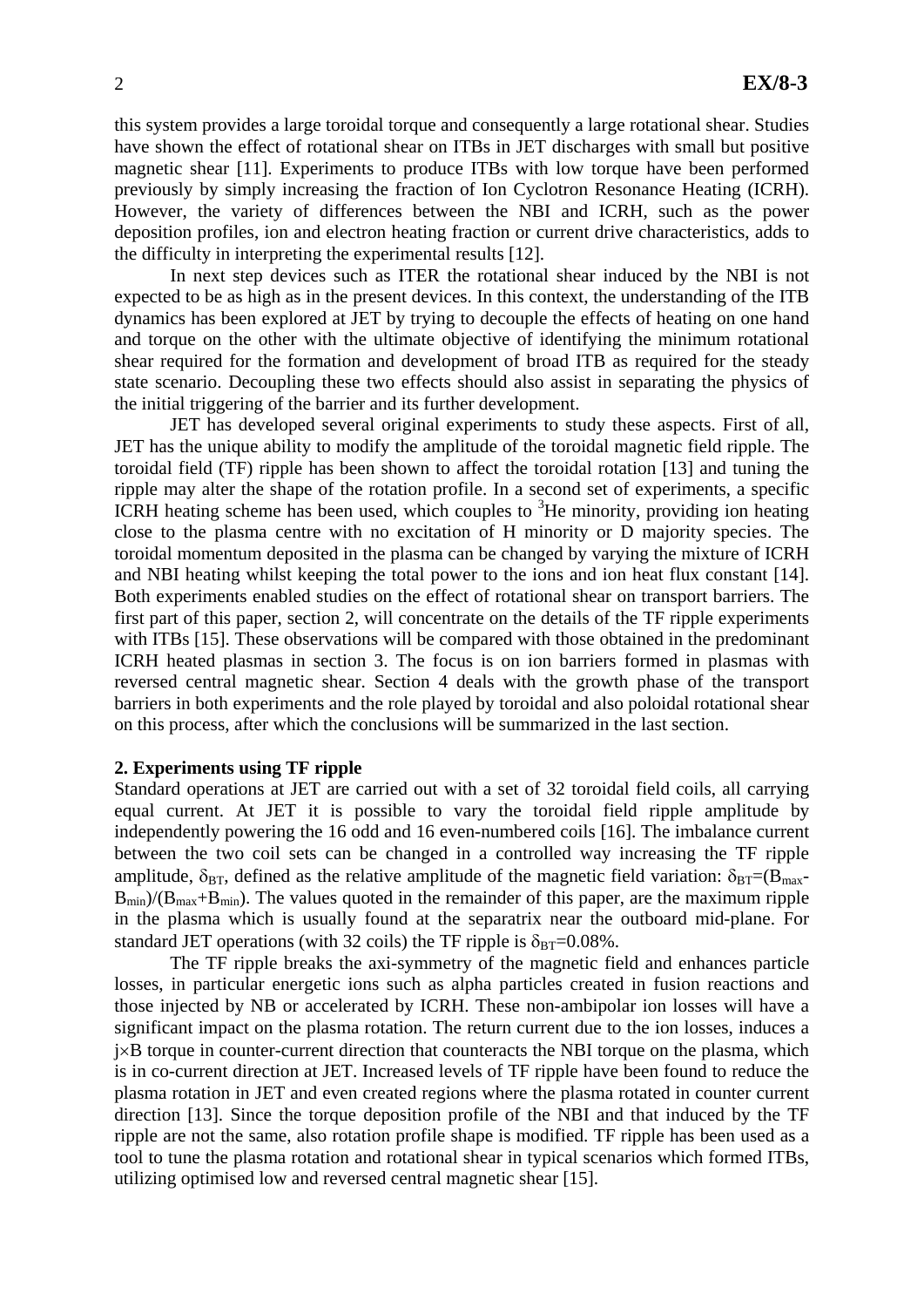In figure 1, two discharges are shown with almost identical parameters, albeit different TF ripple amplitudes of  $\delta_{BT}=0.08\%$  and 1.0%, respectively. Since the TF ripple induces losses of NB injected particles, the applied auxiliary power for the discharge with the highest TF ripple (69668) is slightly higher, to correct for the ripple losses. The power loss fraction and the total absorbed power have been calculated using the JAEA Orbit Following Monte Carlo (OFMC) code [17]. For these scenarios it was found that typically 17% of the NBI power is lost with a TF ripple of  $\delta_{BT}=1.0\%$ . For standard JET operations with  $\delta_{\text{BT}}=0.08\%$  these losses are negligible. Although the absorbed power is kept constant (Pabs=14.5MW), the plasma rotation in both pulses was found to be significantly different. The main difference between the two examples is the much lower rotational shear in the case with the higher TF ripple (69668) as will be discussed in detail later.

 The scenario shown in figure 1 applied a toroidal magnetic field, B=2.2T, and plasma current, I<sub>p</sub>=1.8MA (q<sub>95</sub>=4.2) and used a plasma configuration with an elongation of  $\kappa$ =1.74 and a low triangularity of  $\delta = 0.22$ . Early heating is applied, during the current ramp-up phase, combined with a prelude of Lower Hybrid Current Drive (LHCD). This produces a q profile with reversed central magnetic shear as can be seen in the q profile contours in figure 1c. These measurements have been preformed by Motional Stark Effect (MSE) polarimetry. Within the uncertainties of the measurement one finds that the minimum q value,  $q_{min}$ , in the plasma is just below 2. So-called grand-cascades of Alfvén modes [18, 8] have been seen in discharge 69670 at t=3.8s and another one at t~5s, while for 69668 these modes are only seen at t=3.7s. The integer q values that appear in the plasma and trigger these modes may be identified by  $q=3$  and  $q=2$  for the two times in 69670.

 The presence of ITBs can be deduced from the local steepening of the temperature gradient. The temperature gradient can be expressed by a normalised value,  $\rho^*T = \rho_s/L_T$ , i.e. the ratio of the ion Larmor radius at the sound speed and the temperature gradient length [19]. A transport barrier is said to be present if the  $p*_{T}$  value exceeds the empirical threshold of the  $p^*_{T} > p^*_{T}^{crit} = 0.014$  [19]. In figure 1c the contours of the ion  $p^*_{T}$  are shown as a function of time and major radius. Soon after the switch on of NBI and ICRH, signs of a



*FIG. 1. a) NBI, ICRH and LHCD powers and the plasma current, I<sub>p</sub>, in arbitrary units, for two* discharges, 69670 (left) and 69668 (right), the first with a small, standard TF ripple of  $\delta_{BT}=0.08\%$ and the second with a large ripple of  $\delta_{BT}=1.0\%$ , respectively. b) The central ion temperature and *normalised* $\beta$ *. c)* The integer value contours of the q-profile, overlaid with the contours of the  $\rho^*_{T_i}$ . *with in blue the minimum level*  $\rho^*$ *<sub>T</sub>*= $\rho^*$ <sub>T</sub><sup>-crit</sup> and in red the maximum level ( $\rho^*$ <sub>T</sub>=0.050). The dashed *lines give the time of the ITB trigger.*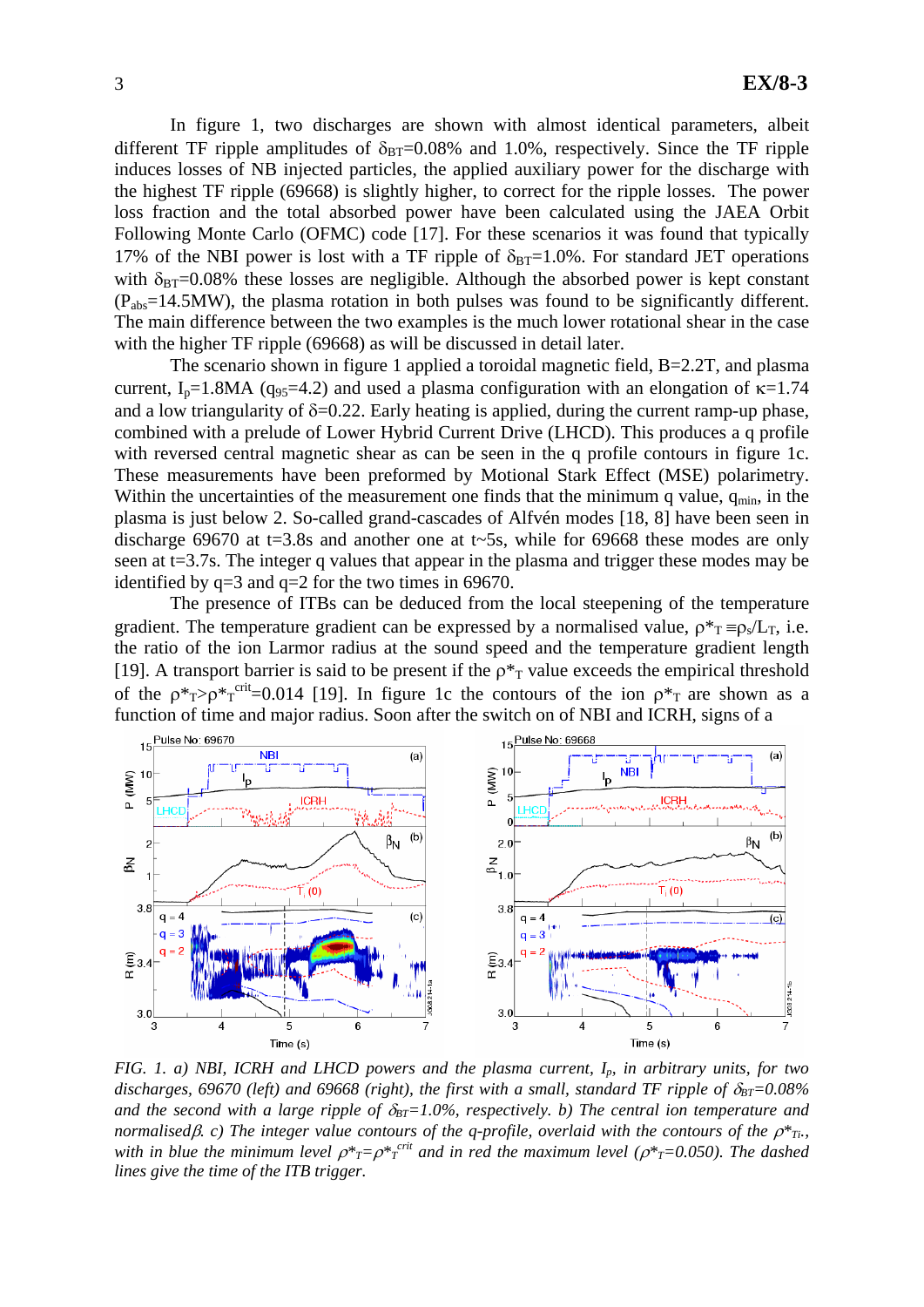temperature profile steepening are seen, especially in 69670. These are remnants of a barrier that formed during the LHCD prelude phase, located in the negative shear region, persisting briefly in the main experimental phase. In both discharges at approximately the same time  $(t\sim 5s)$ , ITBs trigger (indicated by the dashed line in figure 1c). This coincides with an increase in the central ion temperature as shown in figure 1b. A weak outer and inner transport barrier can be seen, the latter moving radially inward. This signature, in the  $p^*$ contours, seems to be linked to the appearance of a rational q-surface in the plasma, and indeed a grand-cascade appears in 69670 quickly after the ITB trigger. This feature, identical to those observed in ref. [8, 22], cannot be predicted by transport models since usually no role is given to rational surfaces. On the other hand rarefaction of rational flux surfaces, i.e. the rarity of these surfaces, has been proposed to influence transport [20, 21]. It has been shown that zonal-flow structures can occur due to the gap in low order rational surfaces near integer q surfaces, causing modifications to the temperature profiles just after the minimum q drops below an integer value [23]. This would predict a steepening of the temperature profile to appear on both sides of the minimum q, after the  $q=2$  surface appears in the plasma, which is very similar to what is observed in these discharges.

Although ITBs are found to be triggered in both discharges, there is a striking difference in the subsequent development. In discharge 69668 the value of  $p^*$ <sub>T</sub> never exceeds 0.022 but in 69670 the outer barrier grows and reaches values of  $p_{T}^* = 0.065$  (see figure 1c). Because such strong barriers with large pressure gradients have been seen to trigger internal kink-modes and subsequent disruptions, the NBI power in this discharge is stepped-down prematurely in order to prevent this. The strength of the barrier is sufficient to significantly increase the central ion temperature and normalised β,  $β_N$ , as shown in figure 1b, while for the other discharge no such effect can be seen. As pointed out before, the difference between these two discharges is the TF ripple amplitude which has altered the rotational shear.

This has been explored further by carrying out a scan in TF ripple amplitude, keeping the scenario unchanged, applying the same level of absorbed power  $P_{\text{abs}}=14.5$ MW. ITB trigger events have been found in all four cases. However, as shown in figure 2a, the peak performance, expressed as  $\beta_N$ , clearly decreases with TF ripple amplitude. At the highest TF ripple amplitude of  $\delta_{BT}$ =1% the performance improvement due to the barrier is only slightly better that that of a plasma without an ITB ( $\beta_N \approx 1.4$ ).



*FIG. 2. a) The performance expressed as*  $\beta_N$ *, as a function of TF ripple amplitude,*  $\delta_{BT}$ *, for a series of discharges with reversed central magnetic shear. The open circles and dashed line gives value before the ITB development. b) The rotational shearing rate at the time the ITBs are triggered, for the discharges shown in figure 2b. The dashed vertical line gives the approximate ITB position.*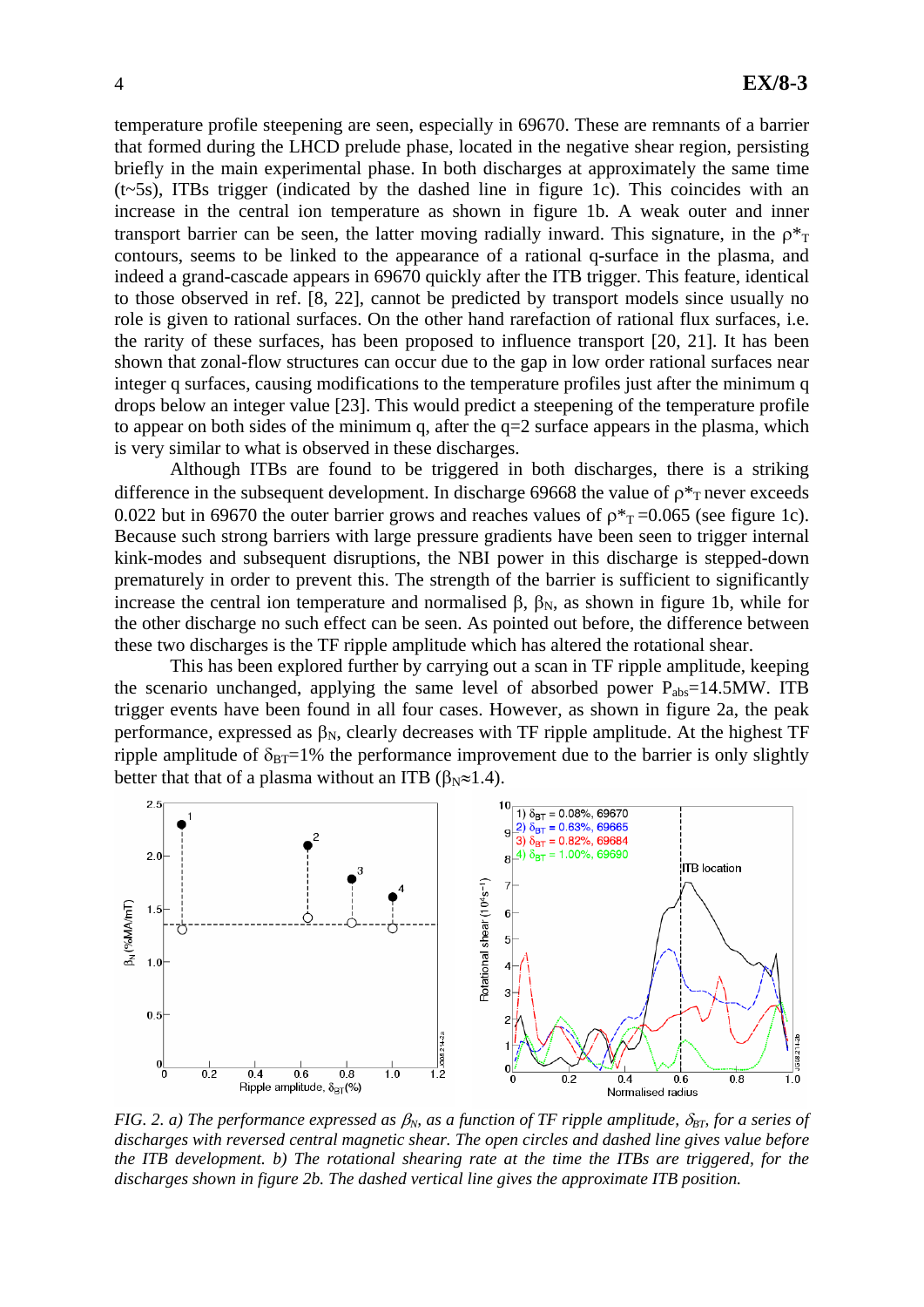Similar observations have been made for ITB scenarios with positive, zero or low magnetic shear [15]. Figure 2b shows the respective rotational shear profiles, at the time the ITB is triggered, for the discharges from figure 2a. These profiles have been calculated under the assumption of neo-classical poloidal rotation as discussed in section 4. The TF ripple has clearly a strong effect on the rotational shear profiles. The strongest barriers are found to develop in discharges with a high shearing rate, such as 69670 which has  $\omega_{ExB} = 7.10^4 s^{-1}$  near where the position of the ITB.

#### **3. Experiments with dominant ICRH**

Instead of using the TF ripple to alter the rotation properties of the plasma, low torque experiments with a dominant fraction of ICRH have been carried out. Two issues may complicate such experiments; Firstly, the amount of ICRH power at JET is limited and the coupling is often compromised in the presence of ELMs. Secondly, coupling of ICRH on D or minority H ions, mainly heats the electrons, while the aim of this experiment is to study ion ITBs which may be governed by different physics than those in the electron channel. At JET an ITB scenario has been developed that uses ICRH coupling to <sup>3</sup>He minority and predominantly heats the ions, as long as the  ${}^{3}$ He minority concentration, which is controlled in real-time, is kept below 8% [14]. At a magnetic field of B=3.45T ( $I<sub>p</sub>=2.5MA$ ,  $q<sub>95</sub>=4.5$ ), 37MHz ICRH provides central ion heating without coupling to other resonances. The high magnetic field also ensures a higher H-mode threshold and hence no or moderate ELMs, allowing good ICRH coupling up to 7MW. Similar to the scenario discussed in the previous section, a target q profile with reversed central magnetic shear is achieved by using a prelude of LHCD and early heating by NBI and ICRH, as shown in figure 3a. Figure 3c shows that ITBs are triggered, even with a large fraction of ICRH (69414) ( $P_{ICRH} = 6.1$ MW,  $P_{\text{NB}}=7.1$ MW) and low toroidal torque of 7.4Nm. The  $p*_{T}$  contours and detailed analysis of the temperature time traces show that barriers are triggered at two times, the first, probably when  $q_{min}=3$  appears in the plasma and the second at  $q_{min}=2$ . No MSE q profile measurements were available, but those from a similar discharge suggest that  $q=2$  and 3 surfaces appear just before these barriers form. The first barrier triggered in 69414 at  $10\frac{\text{Pulse No: 69414}}{\sqrt{10}}$ 



*FIG. 3: a) NBI, ICRH and LHCD power and the plasma current, I<sub>p</sub>, in arbitrary units, for two discharges, 69414 (left) and 52881 (right), the first with a dominant fraction of ICRH (He3 minority) and the second with predominant NBI heating. b) The central ion temperature, Ti(0) and normalisedβ. c) The contours of the*  $ρ^*$ *<sub>Ti</sub>., with in blue the minimum level*  $ρ^*$ *<sub><i>T*</sub>= $ρ^*$ <sub>*T*</sub><sup>*citt*</sup> and in red the *maximum level* ( $=p^*=0.050$ ). In the left figure the q-profile contours for another, similar, discharge *(69406) are shown for comparison. The dashed lines give the time of the ITB trigger.*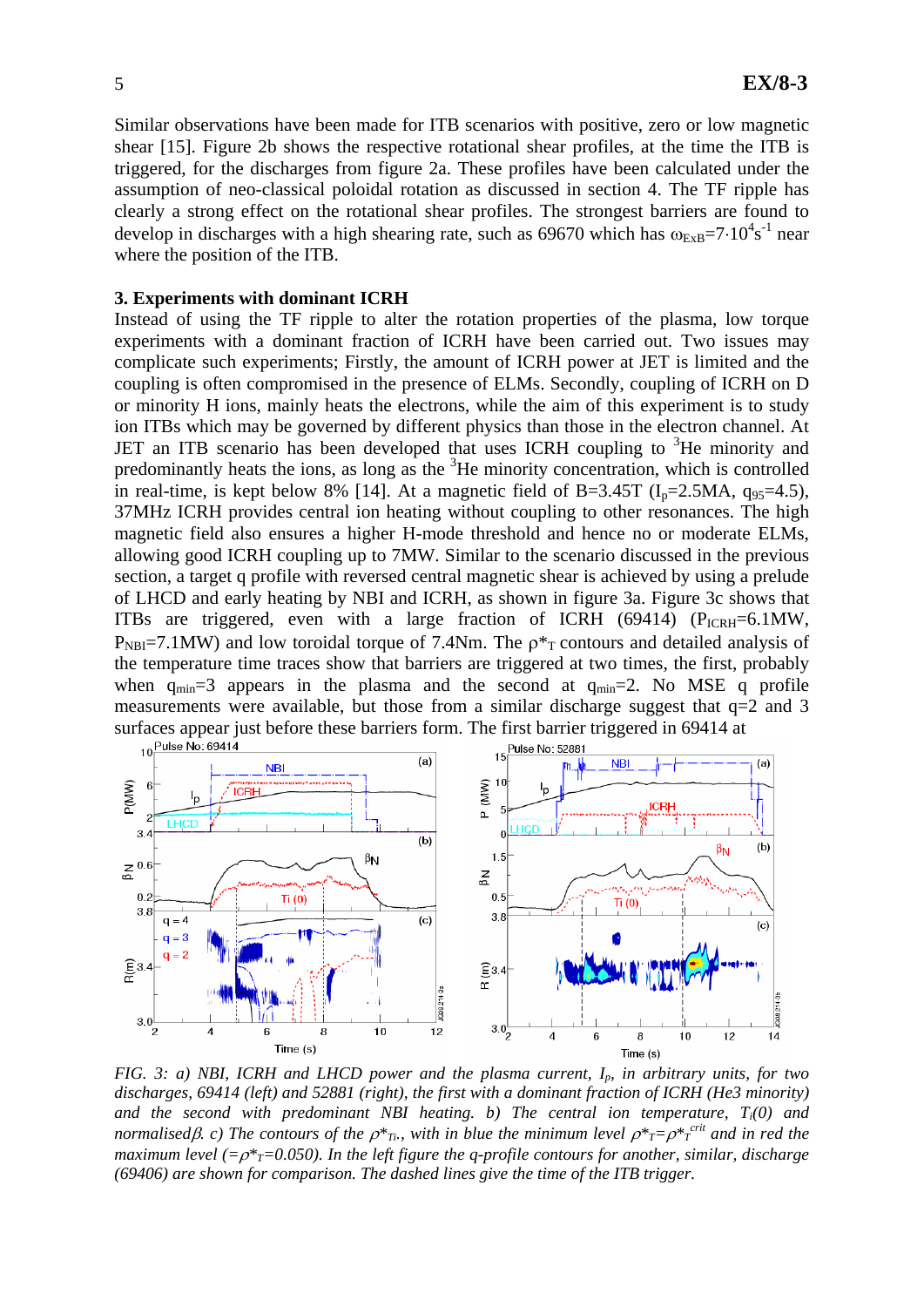t=5.95s, shows the signs of a similar double-barrier structure as discussed in the previous section. At t=8.0s a grand-cascade, likely to be caused by  $q_{min}=2$ , is followed by the appearance of another small inner barrier. ITB trigger events have observed even in discharges with a toroidal torque as little as 3Nm and a rotational shear of  $\omega_{ExB} \sim 1.10^4 s^{-1}$ [14]. But both barriers in 69414 have little impact on the plasma performance, as shown in figure 3b and the  $p_{\text{T}}$  never reached above 0.021.

 If this is compared with a scenario of identical plasma parameters, but dominant NBI heating, strong ITBs are seen to develop. Such a case, discharge 52881, is shown in figure 3. The main plasma parameters are the similar as for 69414 except for the heating scheme. The input power is similar, although, slightly higher  $(P_{NBI}=12-13MW)$  with  $P_{ICRH}=3.7MW$  H minority heating) but the main difference with 69414 is the torque of about 13Nm. The barriers appear again at two times, presumably triggered again by the  $q=3$  and  $q=2$  surface appearing in the plasma, suggesting that the q profile characteristics are similar to those in 69414. The ITB reaches a peak strength of  $\rho^*_{Ti}=0.045$  (t=10.4s). This plasma exhibits a significantly higher central rotation frequency of  $\sim$ 145krad/s compared to  $\sim$ 28krad/s for 69414. The shearing rate at the time the ITB is triggered  $(t=9.93s)$  was found to be approximately  $\omega_{ExB} \sim 6.10^4 s^{-1}$ .

### **4. ITB growth and rotational shear**

Rotational shear is thought to suppress turbulence, by affecting the growth and radial extent of turbulent eddies. Since the radial force balance equation indicates a connection between the radial electric field and cross field heat transport, toroidal momentum transport and poloidal rotation, there are various positive feedback mechanism possible [5]. Hence, the strengthening of a transport barrier may yield further suppression of turbulence by for example enhancing the rotational shear suggesting a non-linear growth until neo-classical transport levels are reached.

 Detailed studies have shown that in JET negative magnetic shear may result in electron barriers by providing stabilisation of Trapped Electron Modes (TEMs) [25]. Similarly, various models were used to calculate the linear growth rate, γ, of for example Ion Temperature Gradient (ITG) driven turbulence, which is thought to be responsible for anomalous ion heat transport. However, the triggering of ion ITBs in JET are usually not predicted from transport models or turbulence simulations [25, 26].

 The values of rotational shear, as presented in figure 2b, have been calculated using the JETTO code and compared with the ITG growth rate, as discussed in ref. [11, 25], under the assumption of neo-classical poloidal rotation, determined by NCLASS [24]. The JET plasmas, discussed here, are in the low collisionality regime and it has been demonstrated that in this case the dominant contribution to the rotational shear is usually the gradient in the toroidal rotation profile [11, 13]. These assumptions hold for plasmas without or with small barriers. The ratio of shearing rate to ITG growth rate,  $\omega_{ExB}/\gamma_{ITG}$  was found to be always below unity. The ITB trigger events seen in these discharges seem to be independent of the level of  $\omega_{ExB}/\gamma_{ITG}$ . Nevertheless, in those discharges that form strong ITBs, such as those shown in figure 1 (69670) and 3 (52881), the initial values were high and close to unity ( $\omega_{ExB}/\gamma_{ITG} \sim 0.7$ -0.8). While for other discharges, shown in figure 1 (69668) and figure 3 (69414), the values are much lower, with values of  $\omega_{ExB}/\gamma_{ITG}$  <0.1 and  $\omega_{ExB}/\gamma_{ITG}$  ~0.2, respectively, at the time the ITB first appears.

 After the ITB has been triggered, the barrier may enhance not only the temperature but also the toroidal rotation gradient, and is therefore able to further enhance the rotational shear. Furthermore, the assumption of neo-classical poloidal rotation may be invalid when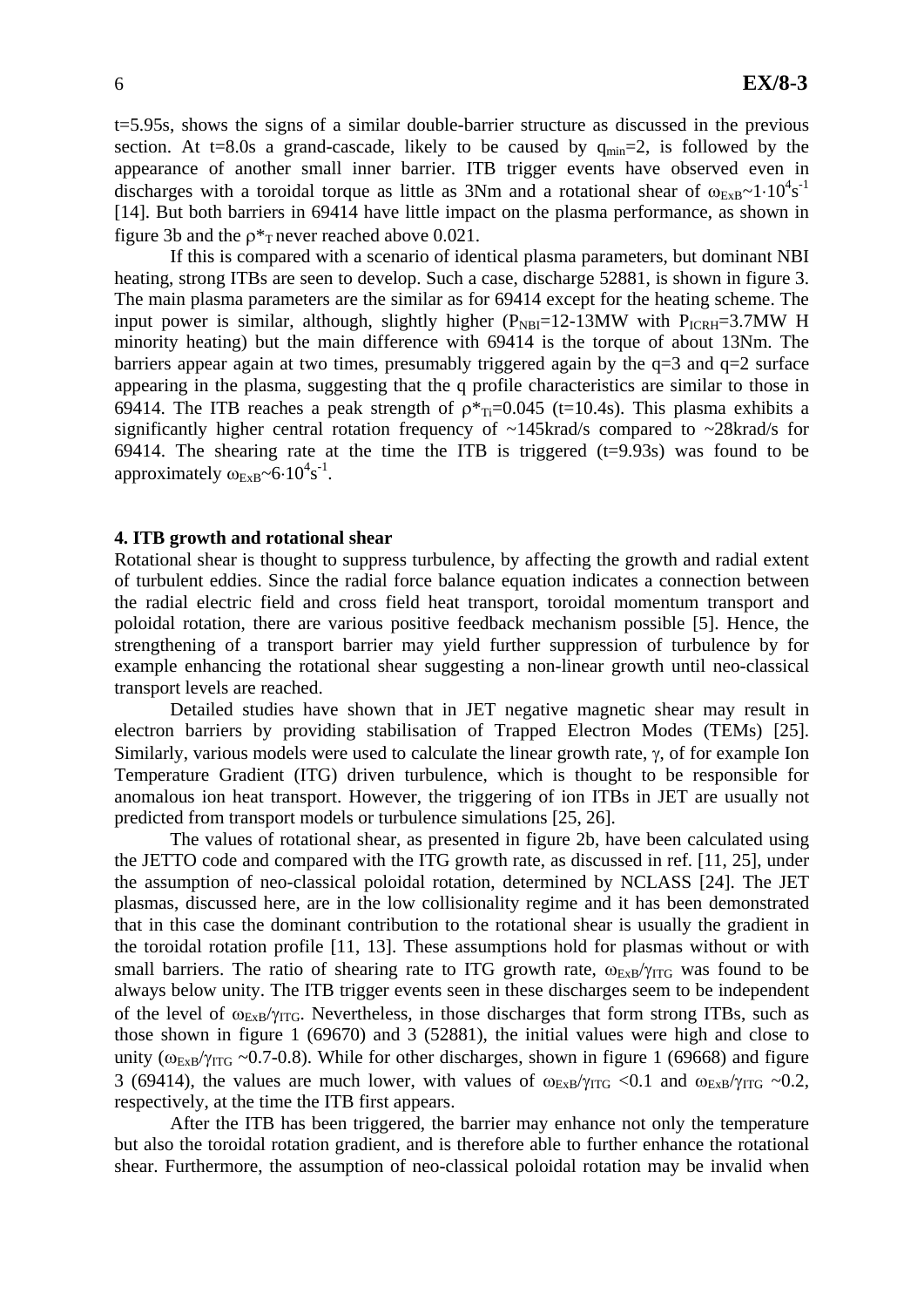the local temperature gradient length approaches the ion Larmor radius and this condition is reached in JET for strong ITBs. Poloidal rotation exceeding neo-classical values have been observed in JET plasmas with strong ITBs [27]. Figure 4 shows an example of rotation measurements with the JET Charge Exchange Spectroscopy (CXS) diagnostics. For the discharge 69670 (shown in figure 1), the poloidal and toroidal rotation profiles are shown, measured at the time the ITB triggers  $(t\sim 4.75s)$  and when the barrier is strongest  $(t\sim 5.75s)$ . As expected the gradient in the toroidal rotation increases near the position of the barrier

 $(p<0.6)$  due to its effect on the momentum confinement further enhancing the toroidal component to the rotational shear. The poloidal rotation is, initially, close to the neoclassical values, however, when the ITB grows, it increases significantly. Poloidal rotation velocities 20 times the neo-classical value have been measured, peaking near the position of the barrier.

 The enhanced poloidal rotation near the ITB region was found to have a large impact on the E×B shear and its component actually dominates over that of the toroidal rotation [28]. It could cause a 5 fold increase in shearing rate. As it seems that the amplitude of the poloidal rotation is linked to the strength of the barrier, its influence on the rotational shear is a non-linear component in the growth process. Hence, in plasmas with insufficient rotational shear to start with, a small 'seed-ITB', triggerd by for example the



*FIG. 4: The change in the toroidal (green),*  $V_{\phi}$ *and poloidal (red), V*<sup> $\theta$ </sup>*, rotation profiles, as measured by the JET CXS diagnostics, from just prior to the ITB trigger until it is at its maximum strength. The poloidal rotation predicted by NCLASS is shown in black.*

specific characteristics of the q-profile, is not able to grow. In the other cases, however, the barrier may be able to push the sub-critical value  $\omega_{ExB}/\gamma_{ITG}$  above unity, after which positive feedback is possible between the barrier strength, toroidal and poloidal rotational shear and stabilization of ITG driven turbulence, yielding a further growth of the barrier.

#### **5. Summary**

At JET the dynamics of internal transport barriers (ITBs) has been explored by trying to decouple the effects of heating on one hand and torque. This was achieved by tuning the plasma rotation and rotational shear in scenarios that form ion ITBs, by tuning either the TF ripple or the fraction of ICRH to NBI power.

 The experiments shed light on the physics behind the initial trigger for ion ITBs, which at JET often show to be linked to the shape of the q profile and magnetic shear. In JET the rotational shear is usually found to be insufficient to trigger barriers, although it is well possible that this is the case in devices with a higher torque density. As described here, in plasmas with negative central shear and a low rotational shear, small, short-lived ion ITBs were triggered, which indicates that the overall rotational shear is not the dominant factor in this triggering mechanism. This does not mean that small scale changes in rotational shear or built-up of poloidal flow do not take part in this process. It shows that ITBs may be triggered in plasmas with a low torque and overall rotation such as in ITER. The subsequent growth of the internal transport barriers in JET, however, was affected by the rotational shear. A 'seedbarrier', triggered by the appearance of a rational q surface in the plasma, may be able to kick-start this process, as long as sufficient initial rotational shear and momentum flux is